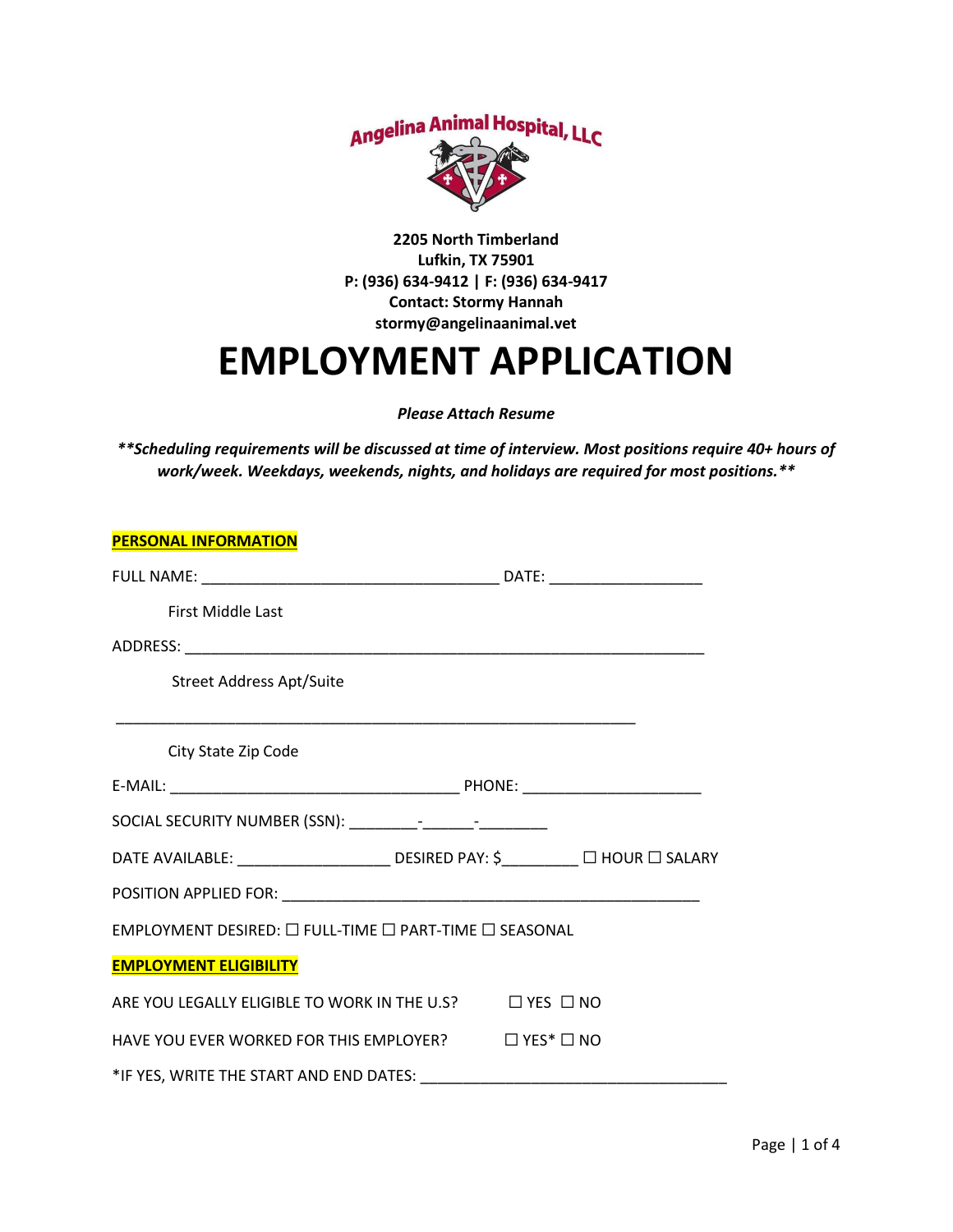|                            | HAVE YOU EVER BEEN CONVICTED OF A FELONY? □ YES* □ NO                            |  |
|----------------------------|----------------------------------------------------------------------------------|--|
|                            |                                                                                  |  |
| <b>EDUCATION</b>           |                                                                                  |  |
|                            | HIGH SCHOOL: ___________________________CITY / STATE: __________________________ |  |
|                            |                                                                                  |  |
|                            |                                                                                  |  |
|                            | COLLEGE: _____________________________CITY / STATE: ____________________________ |  |
|                            |                                                                                  |  |
|                            |                                                                                  |  |
|                            | OTHER: ___________________________CITY / STATE: ________________________________ |  |
|                            |                                                                                  |  |
|                            |                                                                                  |  |
| <b>PREVIOUS EMPLOYMENT</b> |                                                                                  |  |
|                            |                                                                                  |  |
|                            |                                                                                  |  |
|                            |                                                                                  |  |
|                            | STARTING PAY: \$________ □ HOUR □ SALARY ENDING PAY: \$_______ □ HOUR □ SALARY   |  |
|                            |                                                                                  |  |
|                            |                                                                                  |  |
|                            |                                                                                  |  |
|                            |                                                                                  |  |
|                            |                                                                                  |  |
|                            |                                                                                  |  |
|                            |                                                                                  |  |
|                            | STARTING PAY: \$________ □ HOUR □ SALARY ENDING PAY: \$_______ □ HOUR □ SALARY   |  |
|                            |                                                                                  |  |
|                            |                                                                                  |  |
|                            |                                                                                  |  |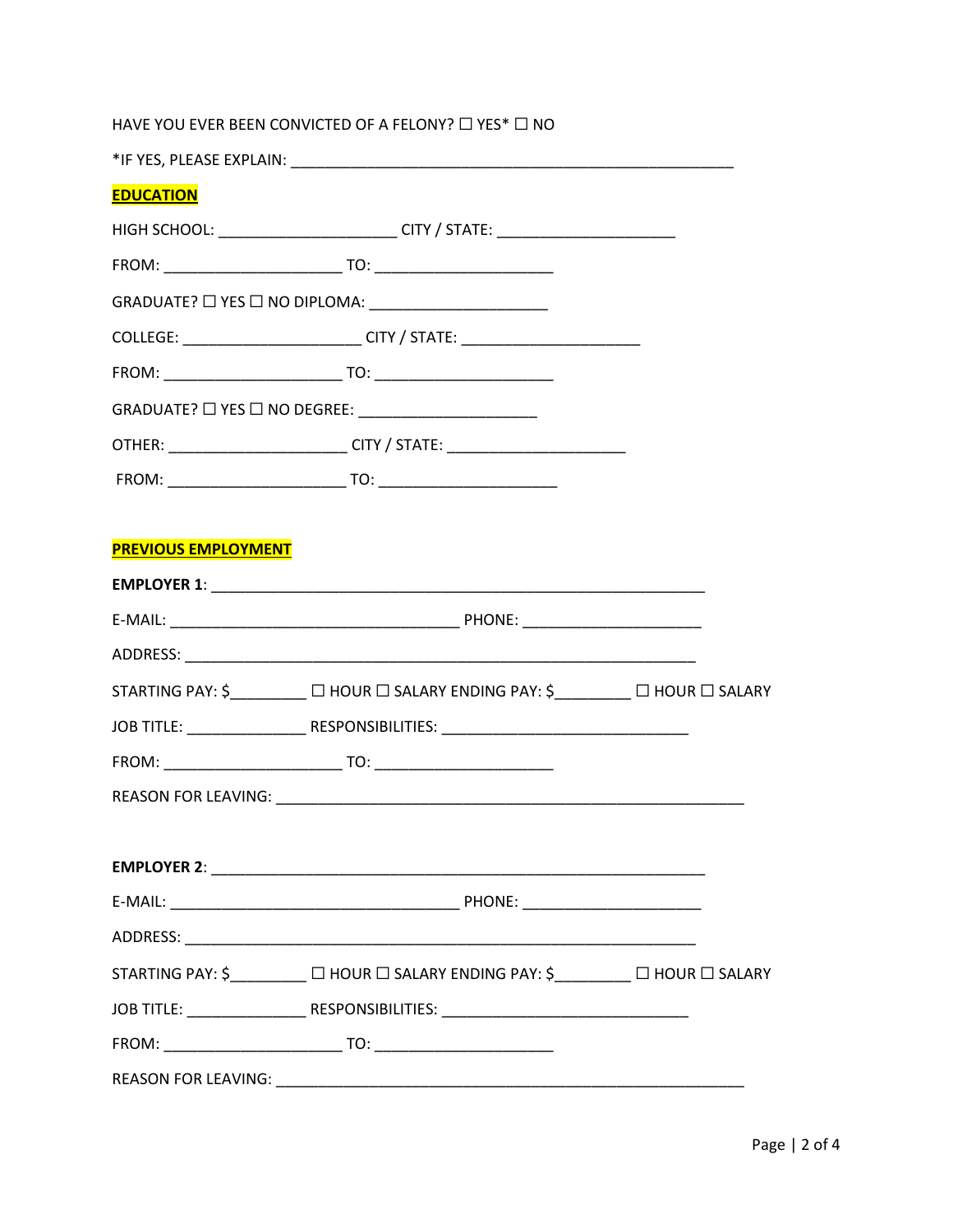|                               | STARTING PAY: \$________ □ HOUR □ SALARY ENDING PAY: \$_______ □ HOUR □ SALARY |  |
|-------------------------------|--------------------------------------------------------------------------------|--|
|                               |                                                                                |  |
|                               |                                                                                |  |
|                               |                                                                                |  |
|                               |                                                                                |  |
| <b>REFERENCES</b>             |                                                                                |  |
| (PROFESSIONAL ONLY)           |                                                                                |  |
|                               |                                                                                |  |
| <b>First Last</b>             |                                                                                |  |
|                               |                                                                                |  |
|                               |                                                                                |  |
|                               |                                                                                |  |
| <b>First Last</b>             |                                                                                |  |
|                               |                                                                                |  |
|                               |                                                                                |  |
|                               |                                                                                |  |
| <b>First Last</b>             |                                                                                |  |
|                               |                                                                                |  |
|                               |                                                                                |  |
|                               |                                                                                |  |
| <b>MILITARY SERVICE</b>       |                                                                                |  |
| ARE YOU A VETERAN? □ YES □ NO |                                                                                |  |
|                               |                                                                                |  |